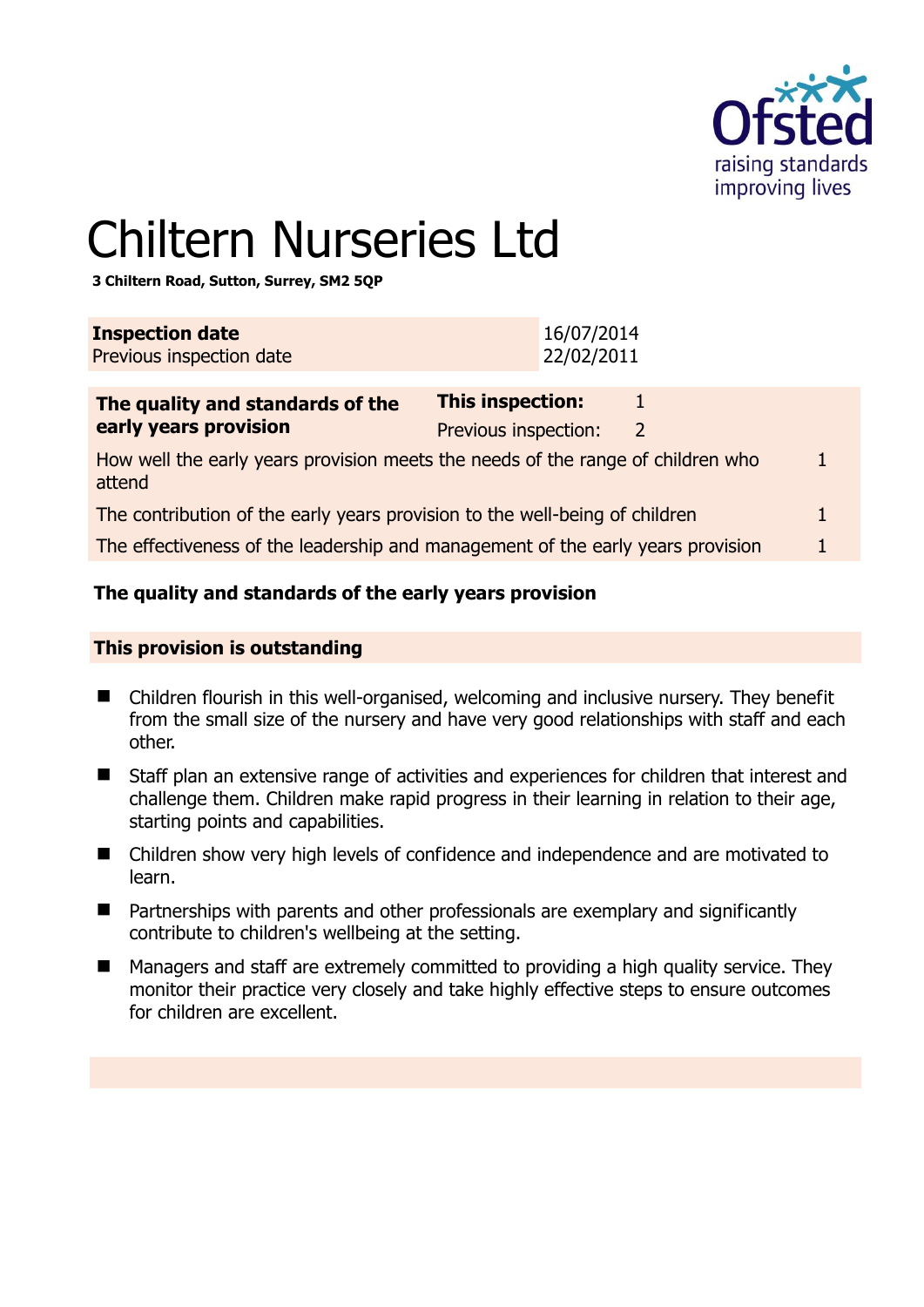# **Information about this inspection**

Inspections of registered early years provision are:

- scheduled at least once in every inspection cycle the current cycle ends on 31 July 2016
- scheduled more frequently where Ofsted identifies a need to do so, for example where provision was previously judged inadequate
- **•** brought forward in the inspection cycle where Ofsted has received information that suggests the provision may not be meeting the legal requirements of the Early Years Foundation Stage or where assessment of the provision identifies a need for early inspection
- **•** prioritised where we have received information that the provision is not meeting the requirements of the Early Years Foundation Stage and which suggests children may not be safe
- scheduled at the completion of an investigation into failure to comply with the requirements of the Early Years Foundation Stage.

The provision is also registered on the voluntary and compulsory parts of the Childcare Register. This report includes a judgment about compliance with the requirements of that register.

#### **Inspection activities**

- The inspector observed children taking part activities indoors and outside.
- Discussions were held with the manager, the deputy manager and members of staff.
- The inspector sampled records including children's files, planning, risk assessments, self-evaluations and staff suitability records.
- $\blacksquare$  The inspector spoke to parents and took account of their views.
- $\blacksquare$ The inspector completed a joint observation of an adult-led activity with the deputy manager.

**Inspector**  Rebecca Khabbazi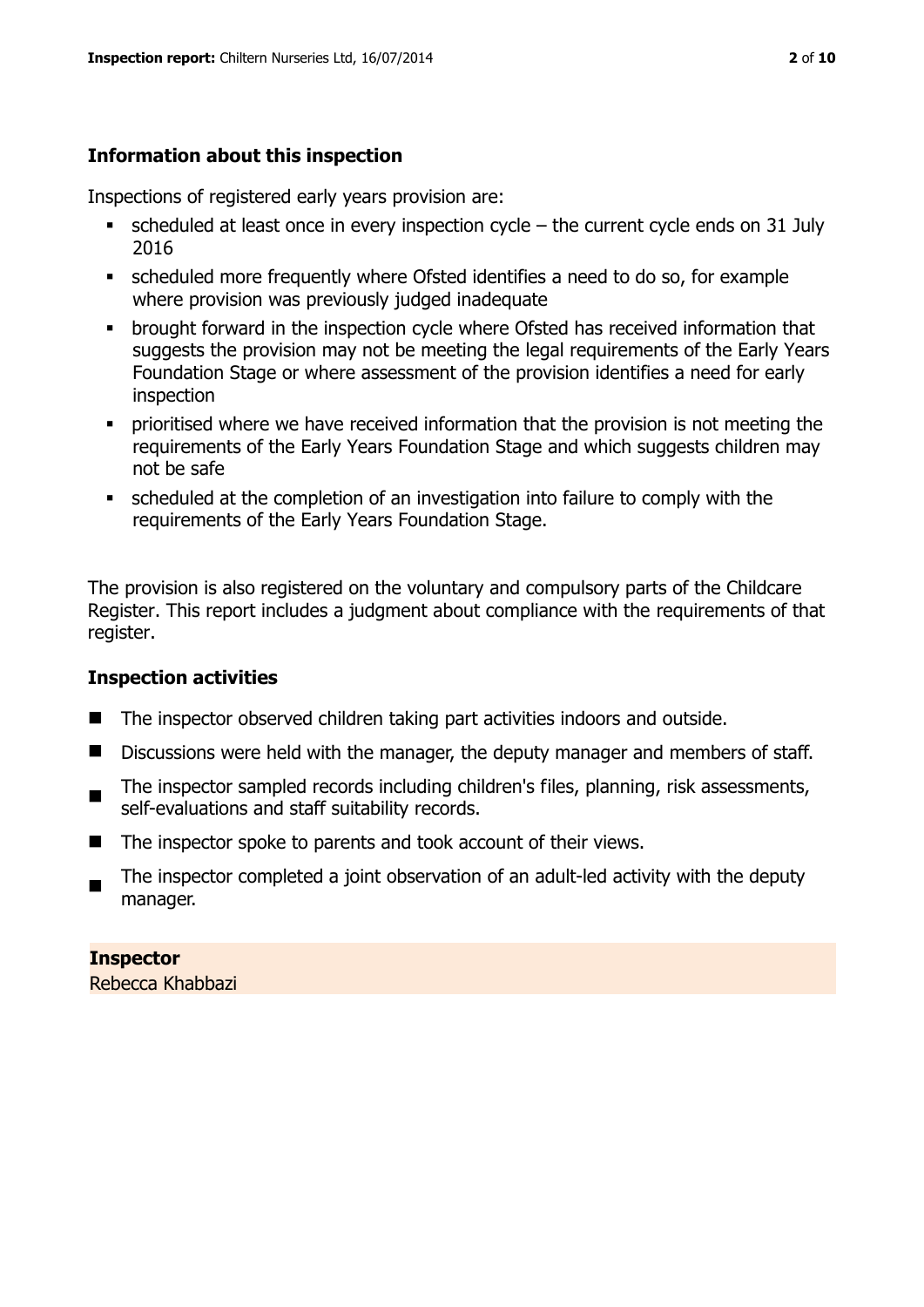#### **Full report**

#### **Information about the setting**

Chiltern Day Nursery registered in 2002 and is one of two nurseries run by Chiltern Nurseries Ltd. It operates from a converted single storey residential building close to Sutton town centre and hospital, within the London Borough of Sutton. Children have access to three playrooms and there is an enclosed outdoor play area. The nursery is open each week day from 8am to 6pm for 51 weeks of the year.

The nursery is registered on the Early Years Register and the compulsory and voluntary parts of the Childcare Register. There are currently 50 children on roll, who are all in the early years age range. The nursery receives funding for the provision of free early education to children aged two, three and four years. It supports children who have special educational needs and/or disabilities and those who are learning English as an additional language. There are 10 members of staff who work with the children including the manager. The manager has a relevant level 5 early years qualification. There are five members of staff who have relevant qualifications at level 3 and two who have level 2 qualifications. There is an apprentice and one other staff member who are working towards qualifications.

#### **What the setting needs to do to improve further**

#### **To further improve the quality of the early years provision the provider should:**

 $\blacksquare$  extend the use of peer observations to further support the continuing professional development of staff.

#### **Inspection judgements**

#### **How well the early years provision meets the needs of the range of children who attend**

Staff have an excellent understanding of how to support children's learning through play. They plan a rich and varied curriculum that helps children make very good progress in all areas of their development. Staff make sure that they have detailed information about each child's background, starting points and needs, so that they can provide high quality individual care. Staff make home visits before children start, ask parents to fill in comprehensive registration forms and talk to them to gather information while children settle in. Staff make regular and precise assessments of children's achievements. They use their assessments, together with frequent information from home, to successfully plan activities based on children's interests and needs. Staff work extremely closely with parents. They involve them in reviews of children's development before they write progress reports, so that their views are included. They agree the next steps for children's learning together so that parents can continue to support these at home. They also encourage parents to spend time in the nursery and join in an activity with their child. This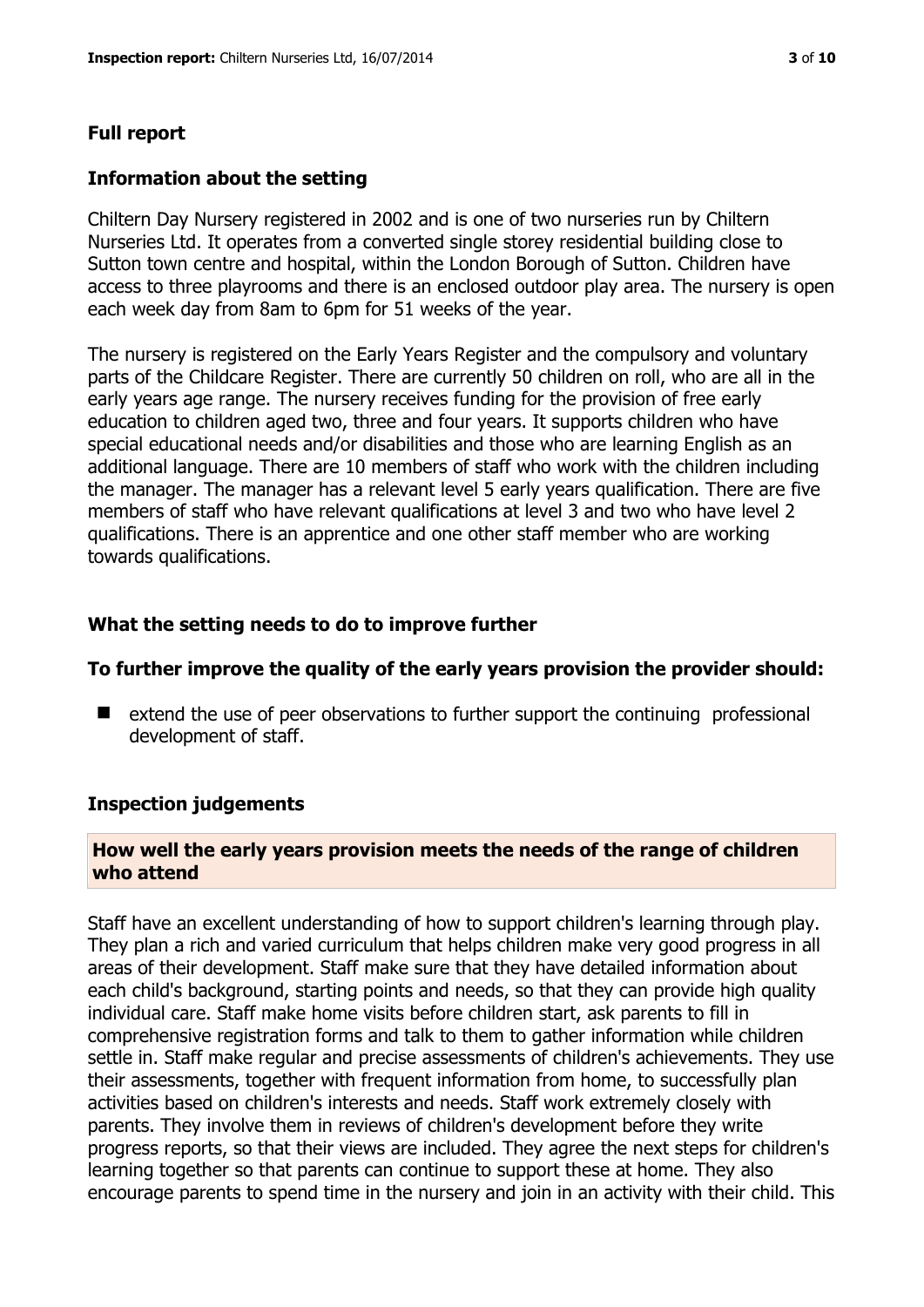approach is highly successful in involving parents in their child's learning and promotes a consistent approach between nursery and home. As a result, children often make rapid progress from their starting points.

Staff teach children a wealth of skills and attitudes that prepare them very well for the next stage of learning or for school. Children are enthusiastic and keen to take part in activities. Staff offer them excellent opportunities to initiate their own play, follow their interests and grow in independence. They support children's language and communication very skilfully, using visual prompts for younger children and those learning English as an additional language. They talk to children all the time as they play, engage them in conversations and introduce new vocabulary. They successfully support children's interest in books by creating comfortable, cosy areas in each playroom, where children relax and share stories. Older children recall stories from memory when they go on a visit to the woods and act out scenes their favourite book. Staff encourage them to use their imaginations as they cross a pretend stream or climb a mountain by joining in with their play. Children use cameras to take their own pictures of their outing and help write the story of their experiences when they return.

Staff build on children's interests and experiences exceptionally well to extend their learning and offer them challenges. When children wonder what a footprint they find in the woods might feel like with their bare feet, staff encourage them to begin a journey of discovery. They provide opportunities for children to explore a wide variety of media and materials with their feet, such as flour, paint, wet rice and surfaces that are warm and cold. Staff make sure they ask parents about children's experiences outside of nursery so that they can also build on these. Consequently, after visiting the car wash, children enjoy a happy afternoon creating their own car wash in the nursery garden with a hose and soapy water, or turning the role play area into a hair salon after having a haircut. Staff encourage children to persevere with tasks and offer consistent praise and gentle encouragement.

Children all enjoy playing outside and benefit from spending time outside with their siblings and older or younger friends. Staff provide stimulating opportunities to learn about the natural world and young children dig in the sand or the earth, fill cans to water the plants and hunt for mini-beasts in the wildlife area. Older children are delighted to see a butterfly and remember the caterpillars that they watched grow into butterflies and then set free.

#### **The contribution of the early years provision to the well-being of children**

Children thrive in this very welcoming, friendly, home-from-home environment. They have excellent relationships with staff and each other and form strong bonds with their key person. Staff greet children warmly as they arrive and are highly sensitive to their individual needs. They support new children very effectively, making sure they follow their home routines when they start. Staff successfully prepare children for changes in their lives. They ensure children regularly spend time with the children and staff in their new room well in advance of moving there permanently. This supports children's physical and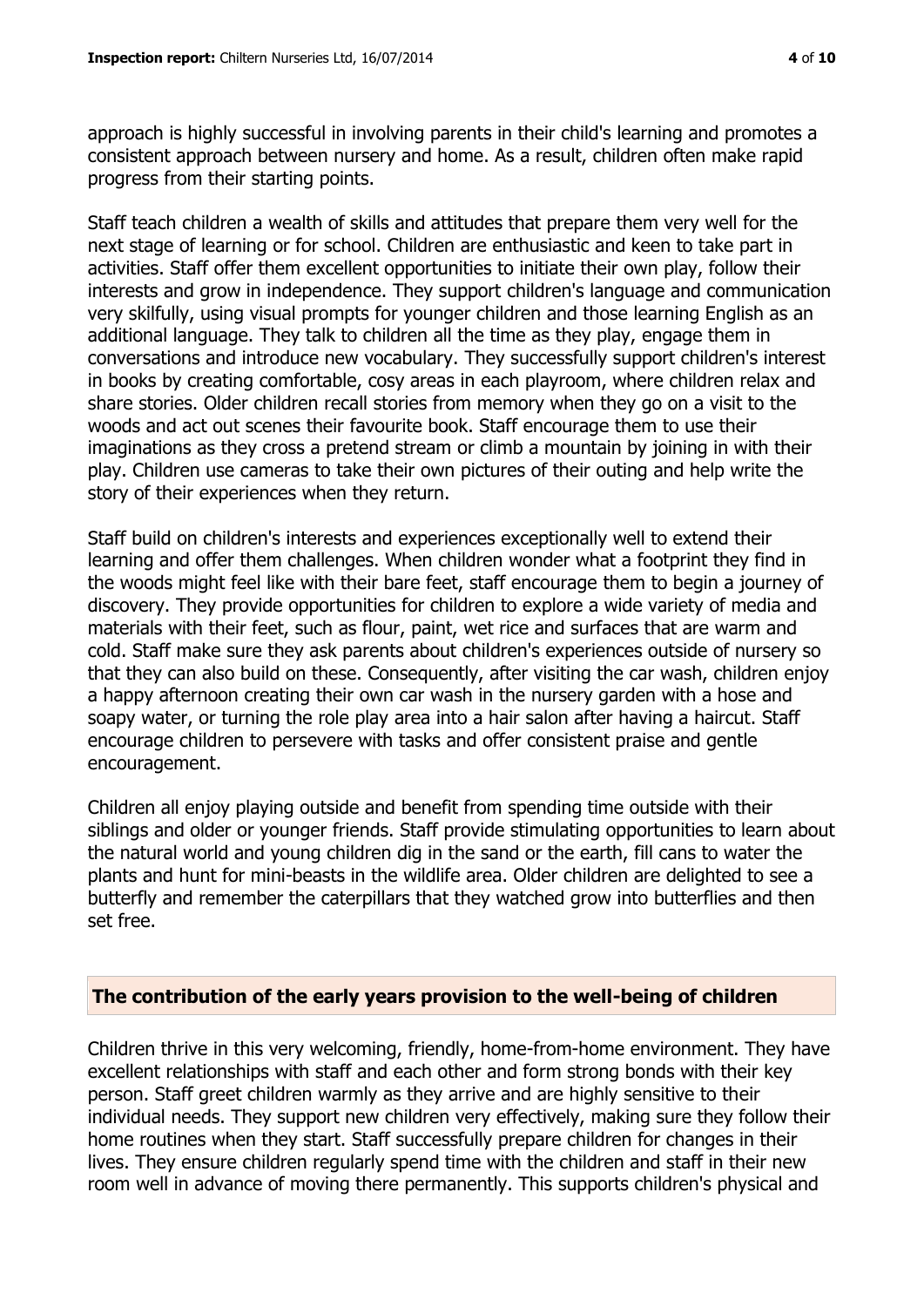emotional wellbeing extremely well. Staff are warm, calm and patient in their approach. They provide consistent guidance for all children and make sure they are familiar with their expectations. As a result, children's behaviour is very good. They quickly learn the daily routines. For example, they wait patiently for their turn at the easel and are eager to help their friends.

Staff create a well-organised, interesting environment and make sure that children can easily select an excellent variety of resources and play materials. Young children choose materials to play with from low level shelves and baskets. This enables them to explore and initiate their own learning experiences. Older children show very high levels of independence, taking responsibility for getting activities out and putting them away. Staff pay very close attention to ensuring children's safety at all times. They supervise children vigilantly, making sure that enough staff are present and children are always in their sight. The building is fully secure and the door is alarmed to alert staff to any unauthorised entry or exit. There is also a camera system in place that includes the front driveway to monitor access to the nursery. Staff complete daily health and safety checks of the premises and garden to make sure they are safe for children to play in. As a result, children move safely around all areas of the nursery. They develop an excellent understanding of risks and how to keep themselves safe. Staff involve children in their risk assessments checks and encourage them to think about things that might not be safe to do. Children take part in regular fire drills, so that everyone knows what to do in an emergency.

Staff support children's understanding of healthy practices very effectively. Young children manage their own personal needs well. For example, they wash their hands before snack or get a tissue to blow their nose. Children learn about food that is good for them as they plant and grow fruit and vegetables, such as runner beans, courgettes and strawberries in the garden. They pick and help prepare them and then eat them for lunch. They benefit from freshly prepared, well balanced meals and snacks that meet their nutritional needs. Young children begin to feed themselves with spoons and their hands with vigilant support from staff. Older children serve themselves rice and chicken and confidently wash up their own plate in a bowl of soapy water when they have finished. Children play outside every day in all weathers, enjoying the fresh air and exercise in the well planned garden. They have fun practising their existing physical skills and gaining new ones and enjoy navigating the big climbing frame or taking part in a planned rugby session.

#### **The effectiveness of the leadership and management of the early years provision**

Highly effective arrangements are in place to safeguard children's welfare. Staff have a thorough understanding of their responsibilities towards the children in their care and the need to provide a safe environment. Robust recruitment procedures ensure children are cared for by appropriately vetted and qualified staff who are suitable to work with them. A thorough process for induction means that policies and procedures work very well in practice. All staff complete child protection training and know what steps to take if they have concerns about a child. The manager and provider have a good understanding of their responsibility to notify Ofsted of any significant incidents or events. All required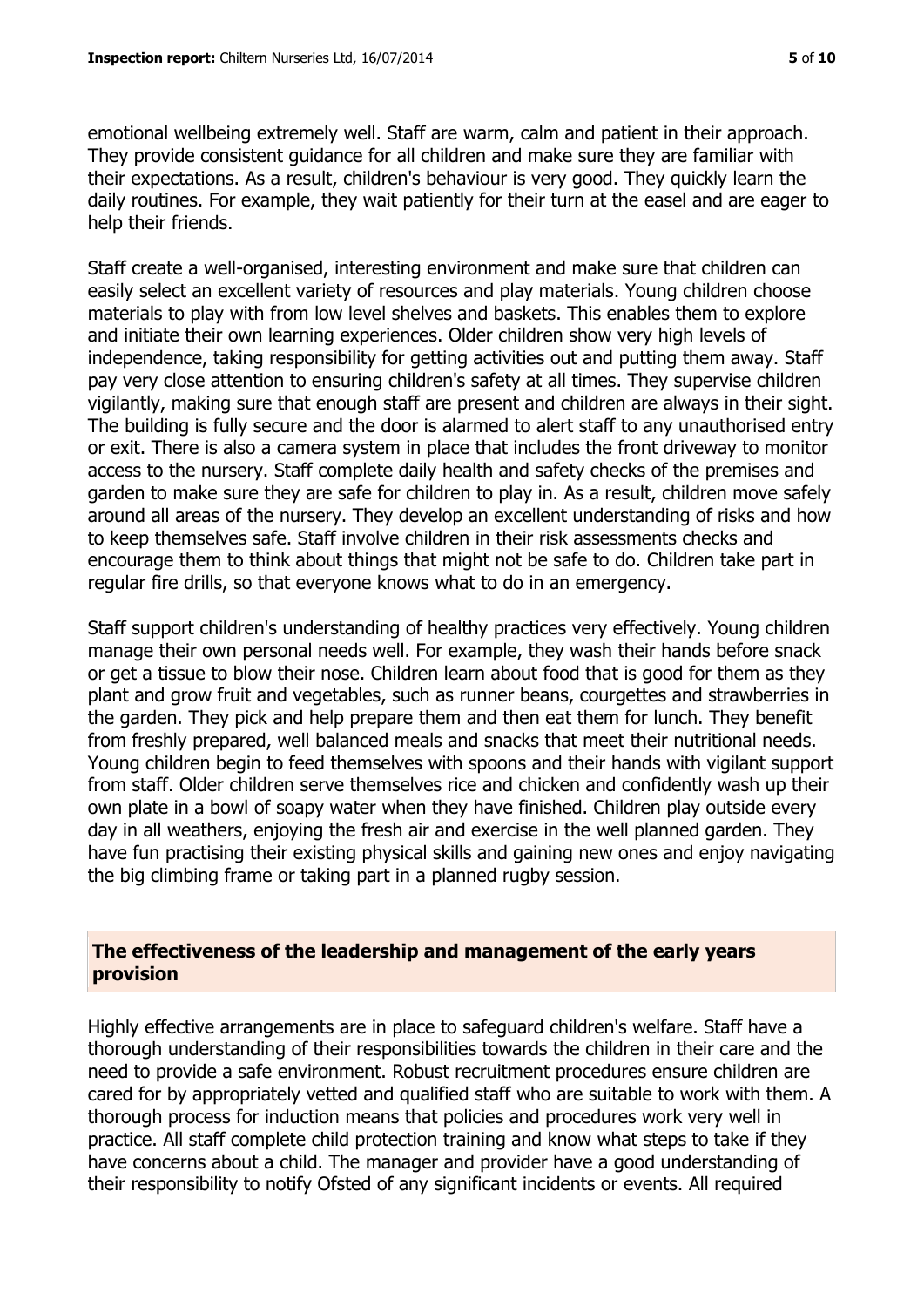documentation that supports the smooth day to day running of the setting is in place and is well organised and comprehensive.

Staff work very well together as a team, sharing tasks and responsibilities effectively throughout the day. Staff performance is closely monitored through a well-planned system of staff meetings, supervisions and appraisals. Staff have frequent opportunities to develop their skills by attending local courses and in-house training. This results in a well trained, effectively supported and highly motivated staff team. Managers also conduct observations of staff to monitor their practice and give them useful feedback and suggestions for improvements. They have not currently fully extended this process to include staff observations of one another or other playrooms, to further promote their professional development.

Staff show an excellent understanding of the learning and development requirements. They deliver a highly individual and personalised programme of learning for children. They seek appropriate support and interventions where they identify any gaps or differences in learning, and plan and adapt activities very effectively according to individual learning style and needs. They work very closely with other professionals if children have additional needs to ensure a highly consistent approach. Staff and managers constantly reflect on their practice and rigorously review the provision to evaluate what they can do better. They take effective steps to develop the setting, such as a recent initiative to increase the use of natural materials within the nursery and reduce plastic resources. As a result, children benefit from new and interesting experiences, such as exploring real fruit and vegetables in role play. Staff continually review and develop their outdoor play provision, often acting on ideas from children, such as the creation of a mud kitchen. Consequently, children are very keen to play outdoors and enjoy a wide variety of exciting activities. Staff actively seek the views of parents and respond positively to their suggestions. For instance, they recently made changes to the way that rotas are organised. Therefore, promoting consistently for parents when they bring and collect their child each day.

Staff have very positive relationships with parents and keep them extremely well informed. They talk to them every day to gather information from home as they arrive, and provide verbal feedback at the end of the day as well as a written diary for younger children. Parents have access to a wealth of information through newsletters, emails and the notice boards. Parents speak very highly of the nursery. They particularly value the supportive, nurturing and individual approach of staff. They believe that staff give high priority to the care and safety of their child and meet their individual needs exceptionally well.

#### **The Childcare Register**

| The requirements for the compulsory part of the Childcare Register are | Met |
|------------------------------------------------------------------------|-----|
| The requirements for the voluntary part of the Childcare Register are  | Met |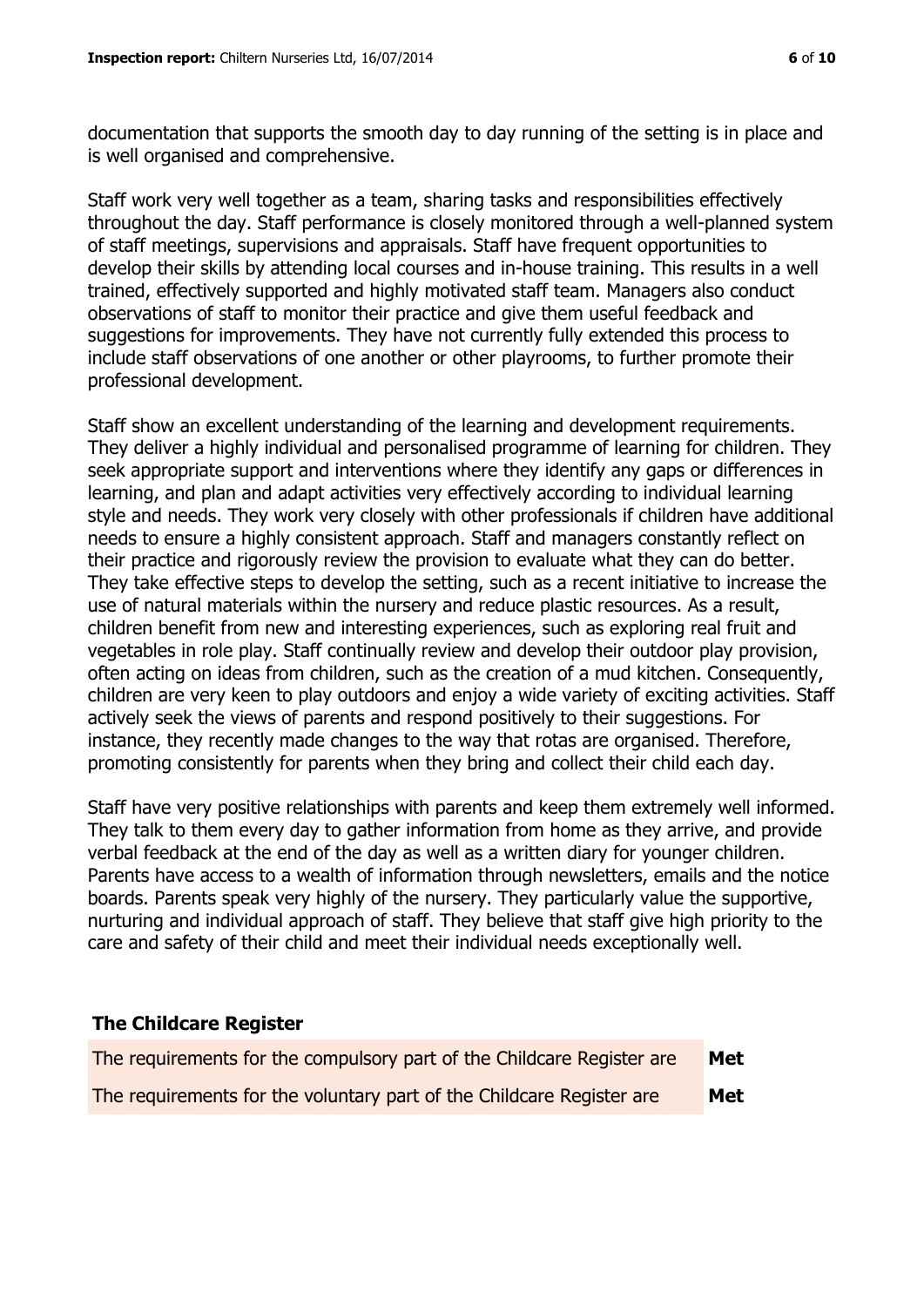# **What inspection judgements mean**

# **Registered early years provision**

| <b>Grade</b> | <b>Judgement</b>        | <b>Description</b>                                                                                                                                                                                                                                                                                                                                                                                |
|--------------|-------------------------|---------------------------------------------------------------------------------------------------------------------------------------------------------------------------------------------------------------------------------------------------------------------------------------------------------------------------------------------------------------------------------------------------|
| Grade 1      | Outstanding             | Outstanding provision is highly effective in meeting the needs<br>of all children exceptionally well. This ensures that children are<br>very well prepared for the next stage of their learning.                                                                                                                                                                                                  |
| Grade 2      | Good                    | Good provision is effective in delivering provision that meets<br>the needs of all children well. This ensures children are ready<br>for the next stage of their learning.                                                                                                                                                                                                                        |
| Grade 3      | Requires<br>improvement | The provision is not giving children a good standard of early<br>years education and/or there are minor breaches of the<br>safeguarding and welfare requirements of the Early Years<br>Foundation Stage. It will be monitored and inspected within<br>twelve months of the date of this inspection.                                                                                               |
| Grade 4      | Inadequate              | Provision that is inadequate requires significant improvement<br>and/or enforcement action. The provision is failing to give<br>children an acceptable standard of early years education and/or<br>is not meeting the safeguarding and welfare requirements of<br>the Early Years Foundation Stage. It will be monitored and<br>inspected again within six months of the date of this inspection. |
| Met          |                         | The provision has no children on roll. The inspection judgement<br>is that the provider continues to meet the requirements for<br>registration.                                                                                                                                                                                                                                                   |
| Not met      |                         | The provision has no children on roll. The inspection judgement<br>is that the provider does not meet the requirements for<br>registration.                                                                                                                                                                                                                                                       |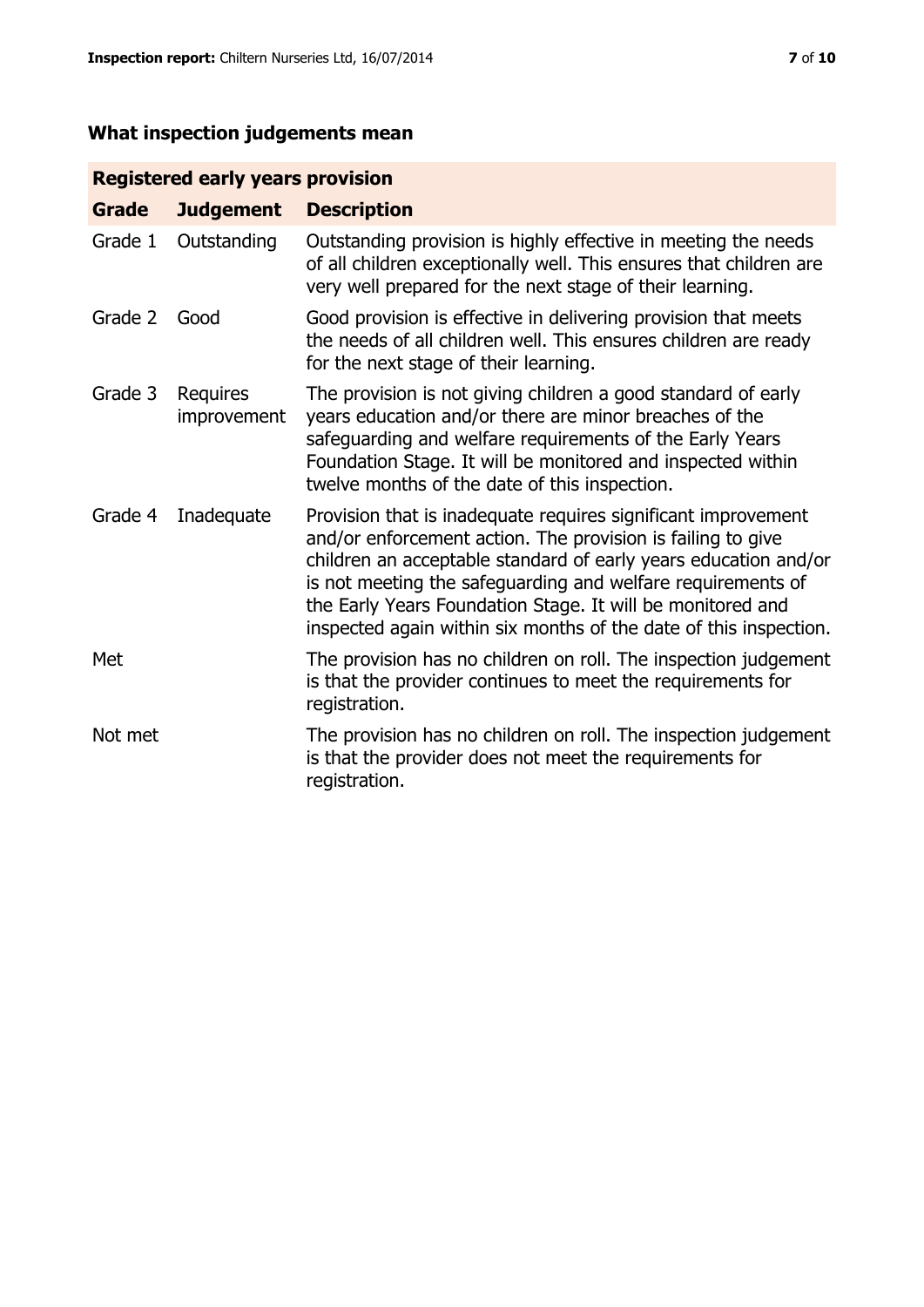#### **Inspection**

This inspection was carried out by Ofsted under sections 49 and 50 of the Childcare Act 2006 on the quality and standards of provision that is registered on the Early Years Register. The registered person must ensure that this provision complies with the statutory framework for children's learning, development and care, known as the Early Years Foundation Stage.

# **Setting details**

| Unique reference number            | EY250794                      |
|------------------------------------|-------------------------------|
| <b>Local authority</b>             | Sutton                        |
| <b>Inspection number</b>           | 981922                        |
| <b>Type of provision</b>           | Full-time provision           |
| <b>Registration category</b>       | Childcare - Non-Domestic      |
| <b>Age range of children</b>       | $0 - 8$                       |
| <b>Total number of places</b>      | 22                            |
| Number of children on roll         | 50                            |
| <b>Name of provider</b>            | <b>Chiltern Nurseries Ltd</b> |
| <b>Date of previous inspection</b> | 22/02/2011                    |
| <b>Telephone number</b>            | 020 8643 6831                 |

Any complaints about the inspection or the report should be made following the procedures set out in the guidance *'Complaints procedure: raising concerns and making complaints* about Ofsted', which is available from Ofsted's website: www.ofsted.gov.uk. If you would like Ofsted to send you a copy of the guidance, please telephone 0300 123 4234, or email enquiries@ofsted.gov.uk.

# **Type of provision**

For the purposes of this inspection the following definitions apply:

Full-time provision is that which operates for more than three hours. These are usually known as nurseries, nursery schools and pre-schools and must deliver the Early Years Foundation Stage. They are registered on the Early Years Register and pay the higher fee for registration.

Sessional provision operates for more than two hours but does not exceed three hours in any one day. These are usually known as pre-schools, kindergartens or nursery schools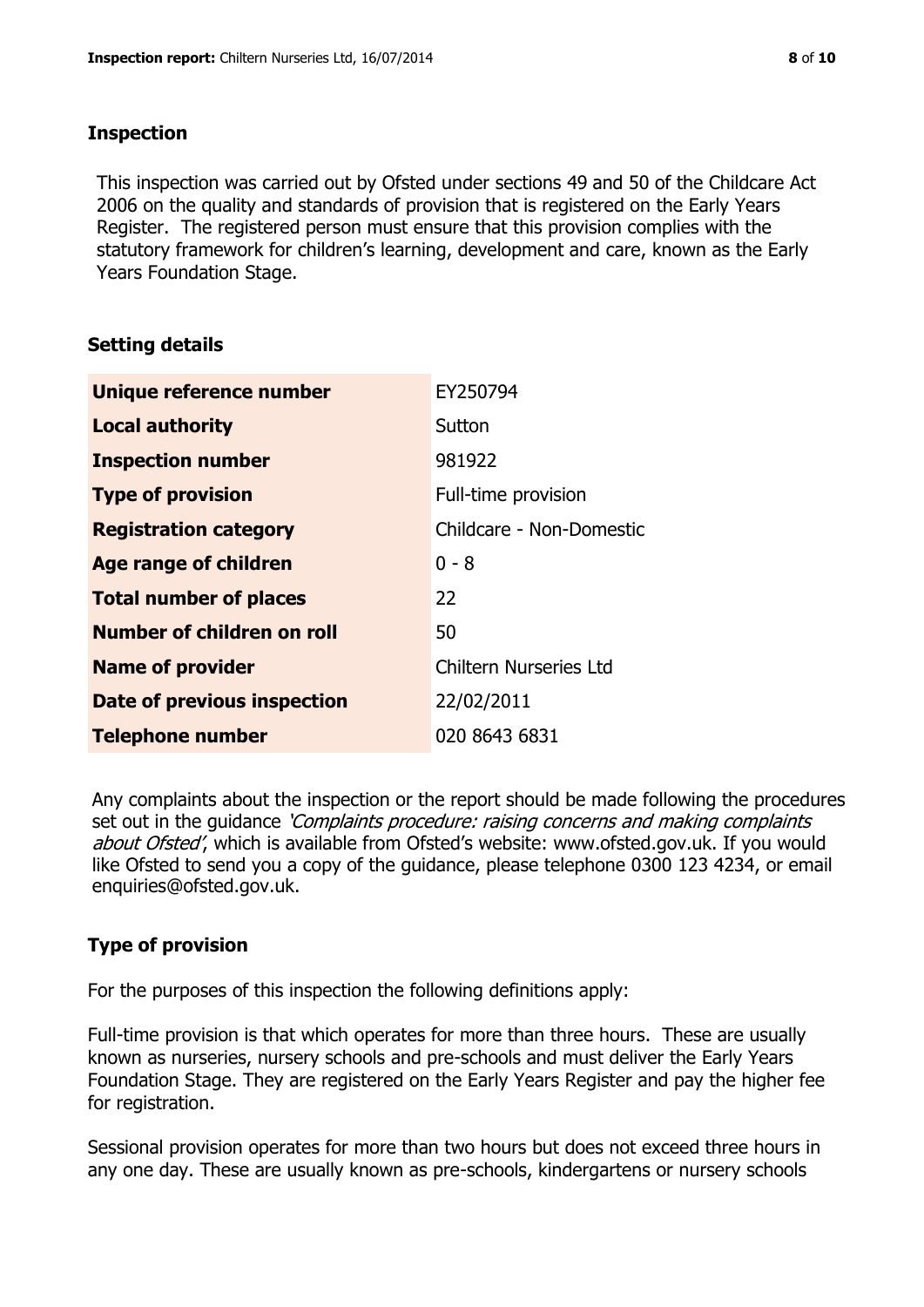and must deliver the Early Years Foundation Stage. They are registered on the Early Years Register and pay the lower fee for registration.

Childminders care for one or more children where individual children attend for a period of more than two hours in any one day. They operate from domestic premises, which are usually the childminder's own home. They are registered on the Early Years Register and must deliver the Early Years Foundation Stage.

Out of school provision may be sessional or full-time provision and is delivered before or after school and/or in the summer holidays. They are registered on the Early Years Register and must deliver the Early Years Foundation Stage. Where children receive their Early Years Foundation Stage in school these providers do not have to deliver the learning and development requirements in full but should complement the experiences children receive in school.